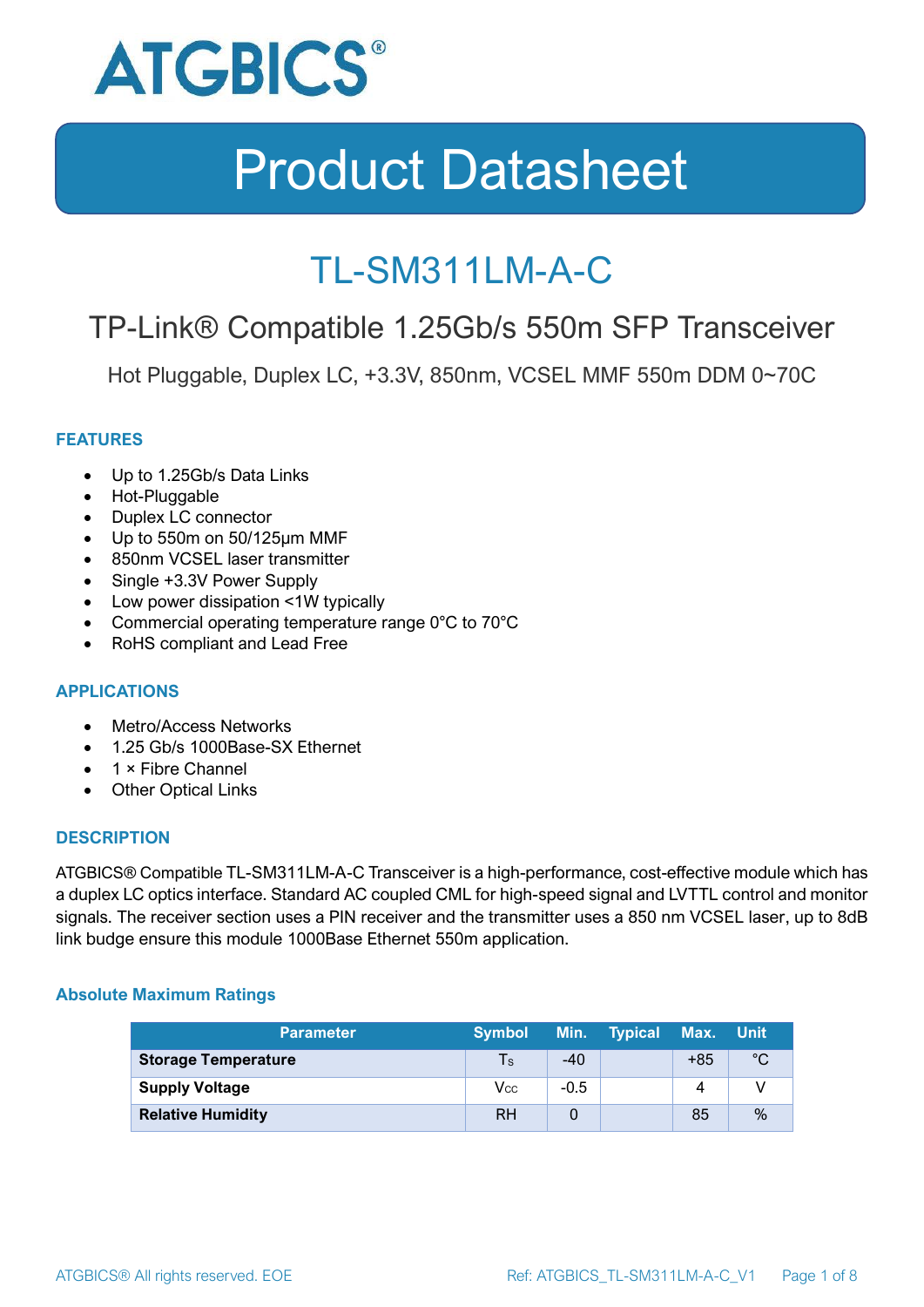

#### **Recommended Operating Environment:**

| <b>Parameter</b>             | <b>Symbol</b>    | Min.  | <b>Typical</b> | Max.     | <b>Unit</b> |
|------------------------------|------------------|-------|----------------|----------|-------------|
| <b>Operating Temperature</b> |                  | 0     |                | $+70$    | $^{\circ}C$ |
| <b>Supply Voltage</b>        | $V_{\rm CC}$     | 3.135 |                | 3.465    | v           |
| <b>Supply Current</b>        | <b>Icc</b>       |       |                | 300      | mA          |
| <b>Inrush Current</b>        | Isurge           |       |                | $lcc+30$ | mA          |
| <b>Maximum Power</b>         | $P_{\text{max}}$ |       |                |          | W           |

#### **Electrical Characteristics** ( $T_{OP}$  = -40 to 85°C, VCC = 3.135 to 3.465 Volts)

| <b>Parameter</b>                    | <b>Symbol</b>         | Min.           | <b>Typical</b> | Max.                 | <b>Unit</b> | <b>Notes</b> |
|-------------------------------------|-----------------------|----------------|----------------|----------------------|-------------|--------------|
| <b>Transmitter Section:</b>         |                       |                |                |                      |             |              |
| Input differential impedance        | $R_{\rm in}$          | 90             | 100            | 110                  | П           | П            |
| Single ended data input swing       | $V_{\text{in PP}}$    | 250            |                | 1200                 | mVp-p       |              |
| <b>Transmit Disable Voltage</b>     | $V_D$                 | $Vcc -$<br>1.3 |                | Vcc.                 | V           | 2            |
| <b>Transmit Enable Voltage</b>      | <b>VEN</b>            | Vee            |                | Vee+<br>0.8          | $\vee$      |              |
| <b>Transmit Disable Assert Time</b> | $T_{\rm dessert}$     |                |                | 10                   | <b>us</b>   |              |
| <b>Receiver Section:</b>            |                       |                |                |                      |             |              |
| Single ended data output<br>swing   | Vout, p<br>р          | 250            |                | 800                  | mv          | 3            |
| <b>LOS Fault</b>                    | $V_{\text{losfault}}$ | $Vcc -$<br>0.5 |                | V <sub>CC_host</sub> | $\vee$      | 5            |
| <b>LOS Normal</b>                   | Vlos norm             | $V_{ee}$       |                | $V_{ee}$ +0.5        | $\vee$      | 5            |
| <b>Power Supply Rejection</b>       | <b>PSR</b>            | 100            |                |                      | mVpp        | 6            |

Notes:

- 1. AC coupled.
- 2. Or open circuit.
- 3. Into 100-ohm differential termination.
- 4.  $20 80 \%$
- 5. LOS is LVTTL. Logic 0 indicates normal operation; logic 1 indicates no signal detected.
- 6. All transceiver specifications are compliant with a power supply sinusoidal modulation of 20 Hz to 1.5MHz up to specified value applied through the power supply filtering network shown on page 23 of the Small Form-factor Pluggable (SFP) Transceiver Multi-Source Agreement (MSA), September 14, 2000.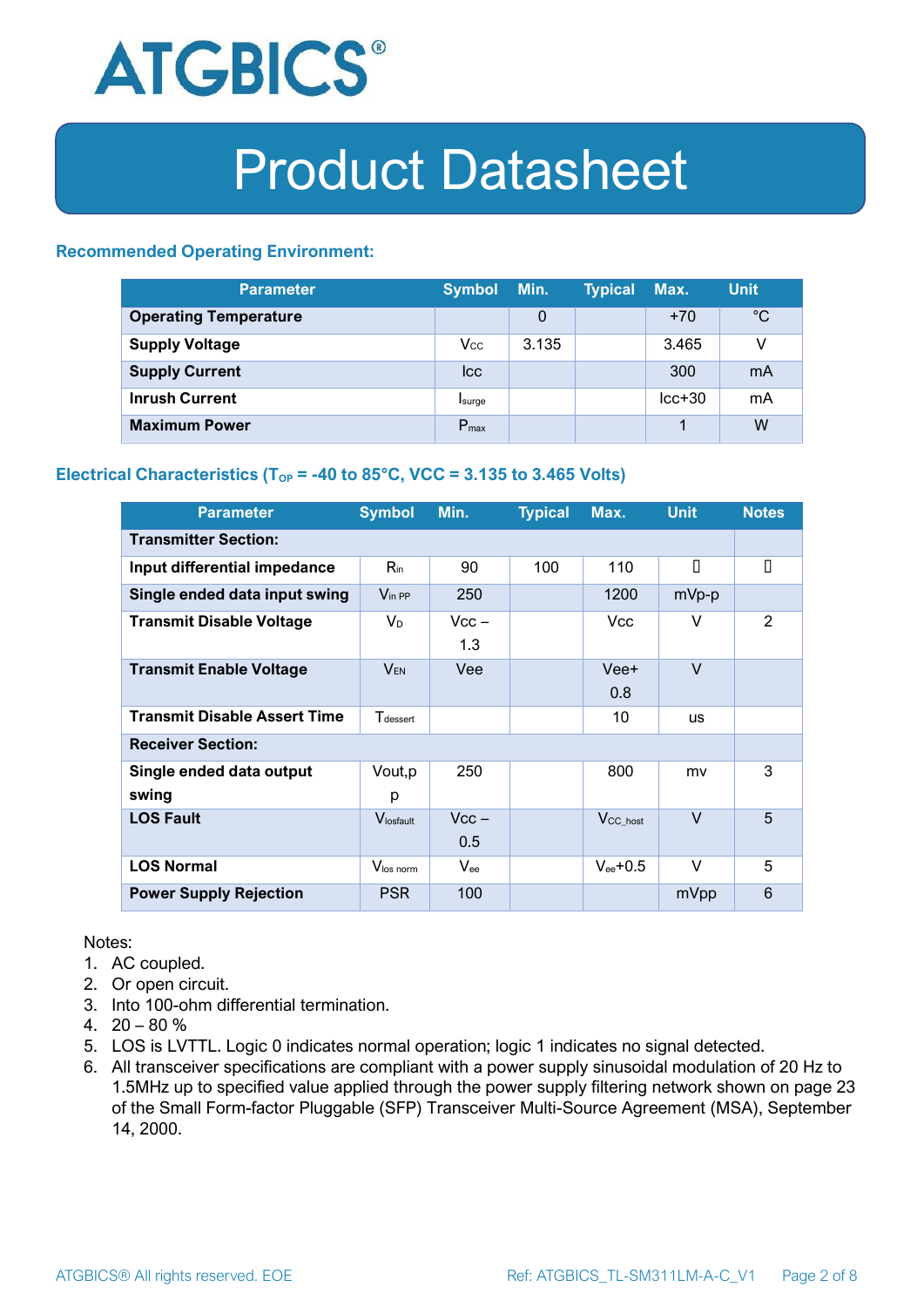

#### **Optical Parameters** ( $T_{OP}$  = -40 to 85°C, VCC = 3.135 to 3.465 Volts)

| <b>Parameter</b>                                                            | <b>Symbol</b>     | Min.         | <b>Typical</b> | Max.       | <b>Unit</b>     | <b>Note</b>    |
|-----------------------------------------------------------------------------|-------------------|--------------|----------------|------------|-----------------|----------------|
| <b>Transmitter Section:</b>                                                 |                   |              |                |            |                 |                |
| <b>Center Wavelength</b>                                                    | $\lambda_c$       | 840          | 850            | 860        | nm              |                |
| <b>Spectral Width (RMS)</b>                                                 | <b>ORMS</b>       |              |                | 0.85       | nm              |                |
| <b>Optical Output Power</b>                                                 | $P_{\text{out}}$  | -9           |                | $-3$       | dBm             | 1              |
| <b>Extinction Ratio</b>                                                     | <b>ER</b>         | 9            |                |            | dB              |                |
| <b>Optical Rise/Fall Time</b>                                               | $t_r / t_f$       |              |                | 260        | ps              | $\overline{2}$ |
| <b>Relative Intensity Noise</b>                                             | <b>RIN</b>        |              |                | $-120$     | dB/H            |                |
|                                                                             |                   |              |                |            | Z               |                |
| <b>Output Eye Mask</b><br>Compliant with IEEE802.3 z (class 1 laser safety) |                   |              |                |            |                 |                |
| <b>Receiver Section:</b>                                                    |                   |              |                |            |                 |                |
| <b>Optical Input Wavelength</b>                                             | $\lambda_{\rm c}$ | 770          |                | 860        | nm              |                |
| <b>Receiver Overload</b>                                                    | $P_{ol}$          | $\mathbf{0}$ |                |            | dBm             | $\overline{4}$ |
| <b>RX Sensitivity</b>                                                       | Sen               |              |                | $-17$      | dBm             | 4              |
| <b>RX LOS Assert</b>                                                        | LOS <sub>A</sub>  | $-35$        |                |            | d <sub>Bm</sub> |                |
| <b>RX LOS De-assert</b>                                                     | LOS <sub>D</sub>  |              |                | -18        | dB <sub>m</sub> |                |
| <b>RX_LOS Hysteresis</b>                                                    | LOS <sub>H</sub>  | 0.5          |                |            | d <sub>B</sub>  |                |
| <b>General Specifications:</b>                                              |                   |              |                |            |                 |                |
| <b>Data Rate</b>                                                            | <b>BR</b>         |              | 1.25           |            | Gb/s            |                |
| <b>Bit Error Rate</b>                                                       | <b>BER</b>        |              |                | $10^{-12}$ |                 |                |
| Max. Supported Link Length on<br>50/125µm MMF@1.25Gb/s                      | LMAX              |              | 550            |            | m               |                |
| <b>Total System Budget</b>                                                  | LB                | 8            |                |            | dB              |                |

Notes:

- 1. The optical power is launched into MMF.
- 2. 20-80%.
- 3. Jitter measurements taken using Agilent OMNIBERT 718 in accordance with GR-253.
- 4. Measured with PRBS  $2^{7-1}$  at 10<sup>-12</sup> BER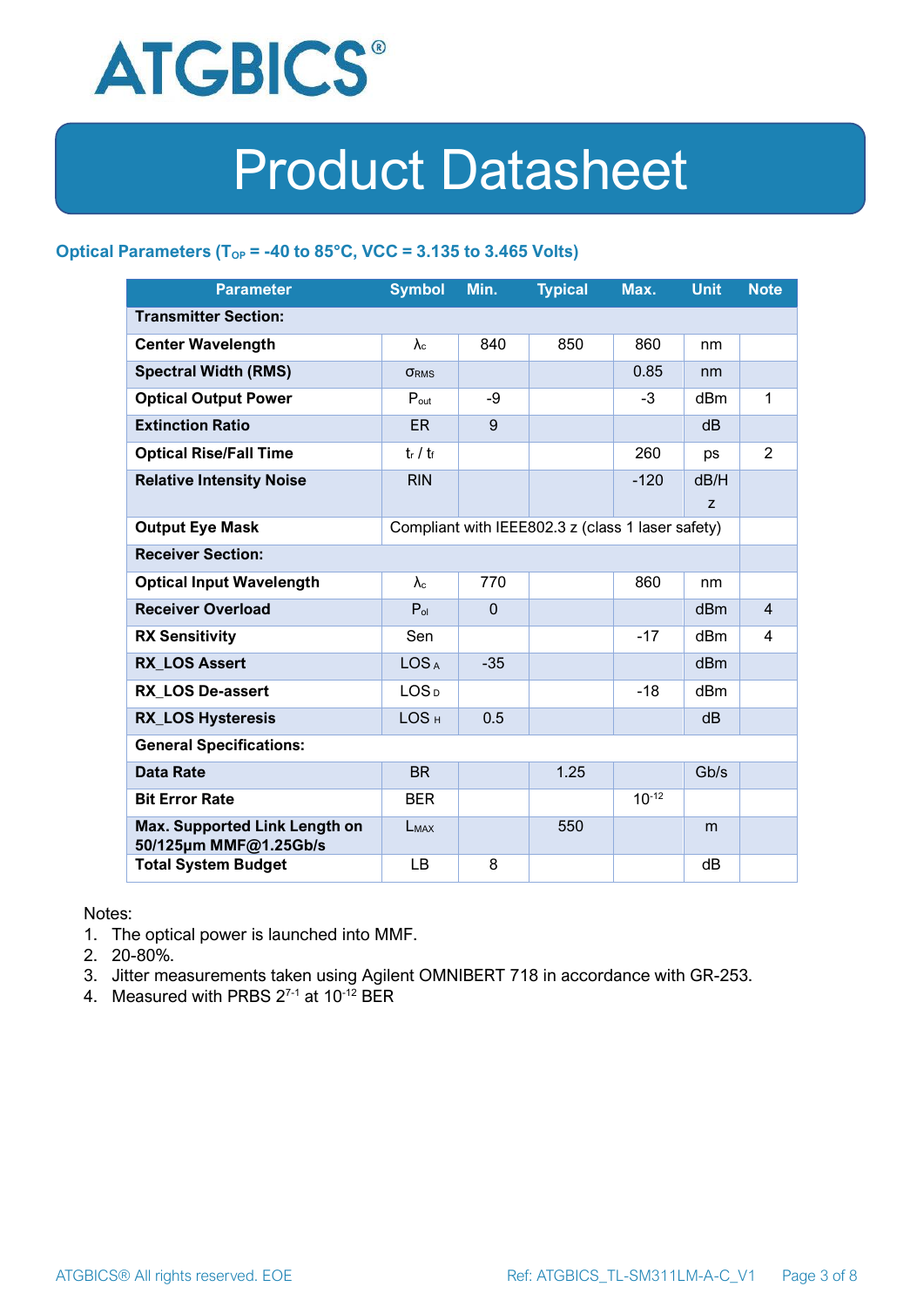

#### **Pin Assignment**

Diagram of Host Board Connector Block Pin Numbers and Name



#### **Diagram of Host Board Connector Block Pin Numbers and Names**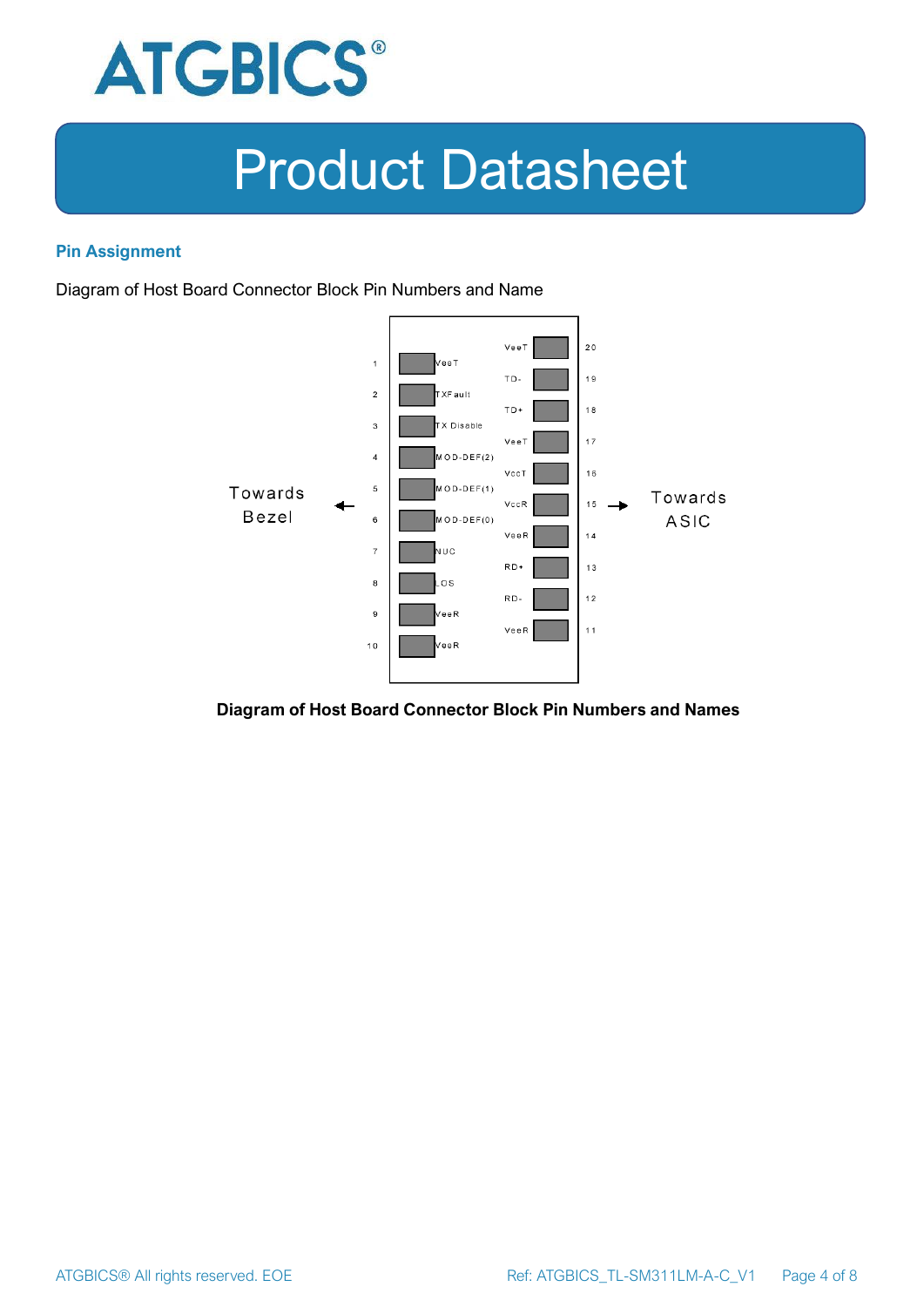

#### **Pin Function Definitions**

| <b>Pin No</b>           | <b>Name</b>        | <b>Function</b>                     | <b>Plug Seq</b> | <b>Notes</b>   |
|-------------------------|--------------------|-------------------------------------|-----------------|----------------|
| 1                       | VeeT               | <b>Transmitter Ground</b>           | 1               | 1              |
| $\mathbf{2}$            | <b>TX Fault</b>    | <b>Transmitter Fault Indication</b> | 3               |                |
| $\overline{\mathbf{3}}$ | <b>TX Disable</b>  | <b>Transmitter Disable</b>          | 3               | $\overline{2}$ |
| 4                       | MOD-DEF2           | <b>Module Definition</b>            | $\overline{2}$  | 3              |
| 5                       | MOD-DEF1           | <b>Module Definition 1</b>          | 3               | 3              |
| 6                       | MOD-DEF0           | Module Definition 0                 | 3               | 3              |
| $\overline{7}$          | <b>Rate Select</b> | Not Connected                       | 3               | $\overline{4}$ |
| 8                       | <b>LOS</b>         | Loss of Signal                      | 3               | 5              |
| 9                       | <b>VeeR</b>        | <b>Receiver Ground</b>              | $\mathbf 1$     | 1              |
| 10                      | <b>VeeR</b>        | Receiver Ground                     | $\mathbf{1}$    | 1              |
| 11                      | <b>VeeR</b>        | <b>Receiver Ground</b>              |                 | $\mathbf 1$    |
| 12                      | RD-                | Inv. Received Data Out              | 3               | 6              |
| 13                      | $RD+$              | <b>Received Data Out</b>            | 3               | 6              |
| 14                      | <b>VeeR</b>        | <b>Receiver Ground</b>              | 3               | 1              |
| 15                      | <b>VccR</b>        | <b>Receiver Power</b>               | $\overline{2}$  | $\mathbf{1}$   |
| 16                      | <b>VccT</b>        | <b>Transmitter Power</b>            | $\overline{2}$  |                |
| 17                      | VeeT               | <b>Transmitter Ground</b>           | $\mathbf{1}$    |                |
| 18                      | TD+                | Transmit Data In                    | 3               | 6              |
| 19                      | TD-                | Inv. Transmit In                    | 3               | 6              |
| 20                      | VeeT               | <b>Transmitter Ground</b>           | 1               |                |

Notes:

- 1. Circuit ground is internally isolated from chassis ground.
- 2. Laser output disabled on TDIS >2.0V or open, enabled on TDIS <0.8V.
- 3. Should be pulled up with 4.7k 10 kohms on host board to a voltage between 2.0V and 3.6V. MOD\_DEF (0) pulls line low to indicate module is plugged in.
- 4. Rate select is not used
- 5. LOS is open collector output. Should be pulled up with 4.7k 10 kohms on host board to a voltage between 2.0V and 3.6V. Logic 0 indicates normal operation; logic 1 indicates loss of signal.
- 6. AC Coupled

#### **SFP Module EEPROM Information and Management**

The SFP modules implement the 2-wire serial communication protocol as defined in the SFP -8472. The serial ID information of the SFP modules can be accessed through the I2C interface at address A0h.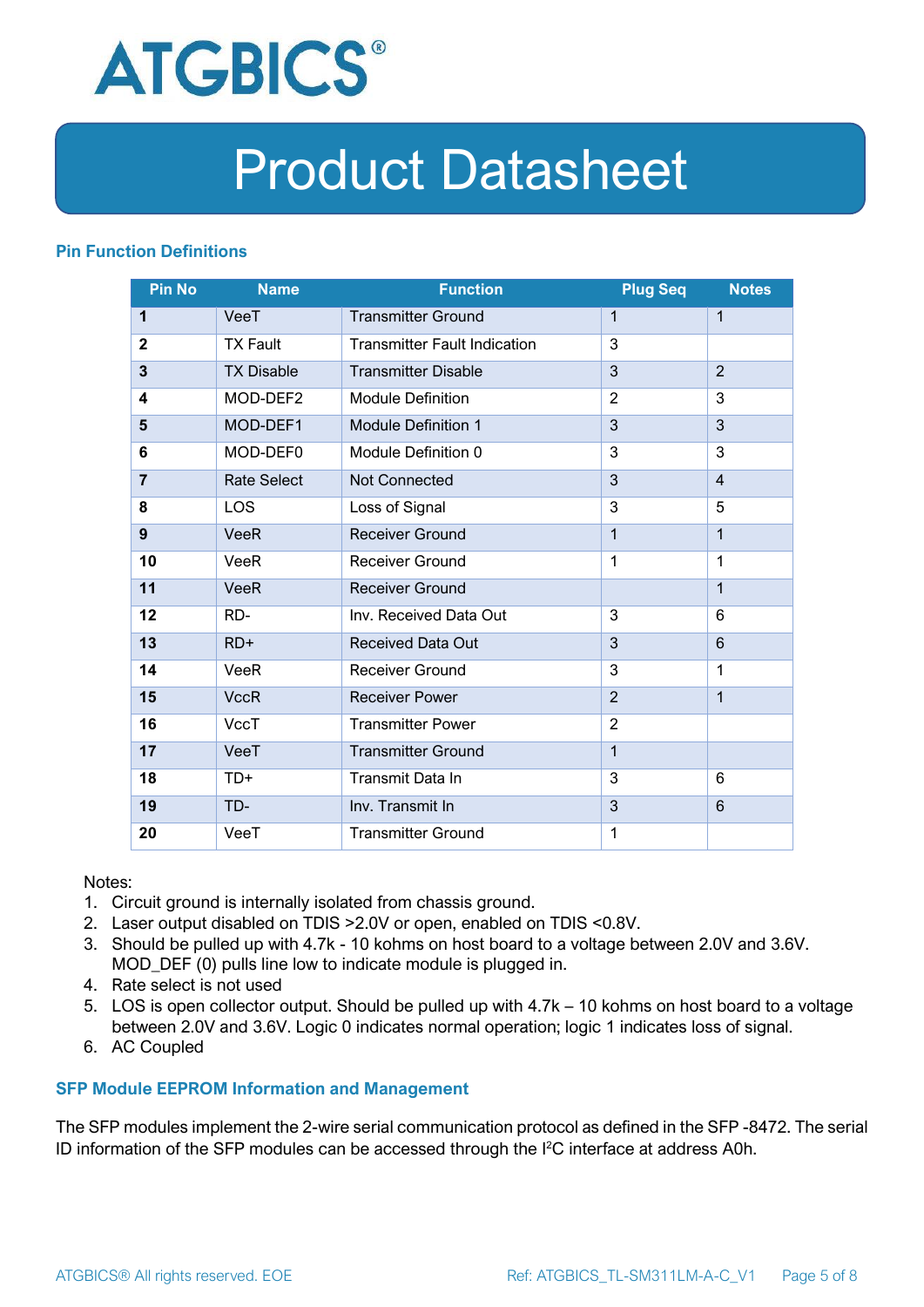

#### **EEPROM Serial ID Memory Contents (A0h)**

| <b>Data</b><br><b>Address</b> | <b>Length</b><br>(Byte) | <b>Name of</b><br>Length | <b>Description and Contents</b>                                                                                         |  |  |
|-------------------------------|-------------------------|--------------------------|-------------------------------------------------------------------------------------------------------------------------|--|--|
| <b>Base ID Fields</b>         |                         |                          |                                                                                                                         |  |  |
| $\mathbf 0$                   | 1                       | Identifier               | Type of Serial transceiver (03h=SFP)                                                                                    |  |  |
| 1                             | 1                       | Reserved                 | Extended identifier of type serial transceiver<br>(04h)                                                                 |  |  |
| $\overline{2}$                | 1                       | Connector                | Code of optical connector type (07=LC)                                                                                  |  |  |
| $3 - 10$                      | 8                       | <b>Transceiver</b>       |                                                                                                                         |  |  |
| 11                            | 1                       | Encoding                 | NRZ(03h)                                                                                                                |  |  |
| 12                            | $\mathbf{1}$            | BR, Nominal              | Nominal baud rate, unit of 100Mbps                                                                                      |  |  |
| $13 - 14$                     | $\overline{2}$          | Reserved                 | (0000h)                                                                                                                 |  |  |
| 15                            | 1                       | Length(9um)              | Link length supported for 9/125um fiber, units of<br>100 <sub>m</sub>                                                   |  |  |
| 16                            | $\mathbf 1$             | Length(50um)             | Link length supported for 50/125um fiber, units<br>of 10m                                                               |  |  |
| 17                            | $\mathbf{1}$            | Length(62.5um)           | Link length supported for 62.5/125um fiber, units<br>of 10m                                                             |  |  |
| 18                            | $\mathbf{1}$            | Length(Copper)           | Link length supported for copper, units of meters                                                                       |  |  |
| 19                            | 1                       | Reserved                 |                                                                                                                         |  |  |
| 20-35                         | 16                      | Vendor Name              | SFP vendor name: ATGBICS                                                                                                |  |  |
| 36                            | 1                       | Reserved                 |                                                                                                                         |  |  |
| 37-39                         | 3                       | Vendor OUI               | SFP transceiver vendor OUI ID                                                                                           |  |  |
| 40-55                         | 16                      | Vendor PN                | Part Number: "TL-SM311LM-A-C" (ASCII)                                                                                   |  |  |
| 56-59                         | 4                       | Vendor rev               | Revision level for part number                                                                                          |  |  |
| 60-62                         | 3                       | Reserved                 |                                                                                                                         |  |  |
| 63                            | 1                       | <b>CCID</b>              | Least significant byte of sum of data in address<br>$0 - 62$                                                            |  |  |
| <b>Extended ID Fields</b>     |                         |                          |                                                                                                                         |  |  |
| 64-65                         | 2                       | Option                   | Indicates which<br>optical SFP<br>signals<br>are<br>implemented<br>(001Ah = LOS, TX FAULT, TX DISABLE all<br>supported) |  |  |
| 66                            | $\mathbf{1}$            | BR, max                  | Upper bit rate margin, units of %                                                                                       |  |  |
| 67                            | 1                       | BR, min                  | Lower bit rate margin, units of %                                                                                       |  |  |
| 68-83                         | 16                      | Vendor SN                | Serial number (ASCII)                                                                                                   |  |  |
| 84-91                         | 8                       | Date code                | Manufacturing date code                                                                                                 |  |  |
| 92-94                         | 3                       | Reserved                 |                                                                                                                         |  |  |
| 95                            | 1                       | <b>CCEX</b>              | Check code for the<br>Fields<br>extended<br>ID<br>(addresses 64 to 94)                                                  |  |  |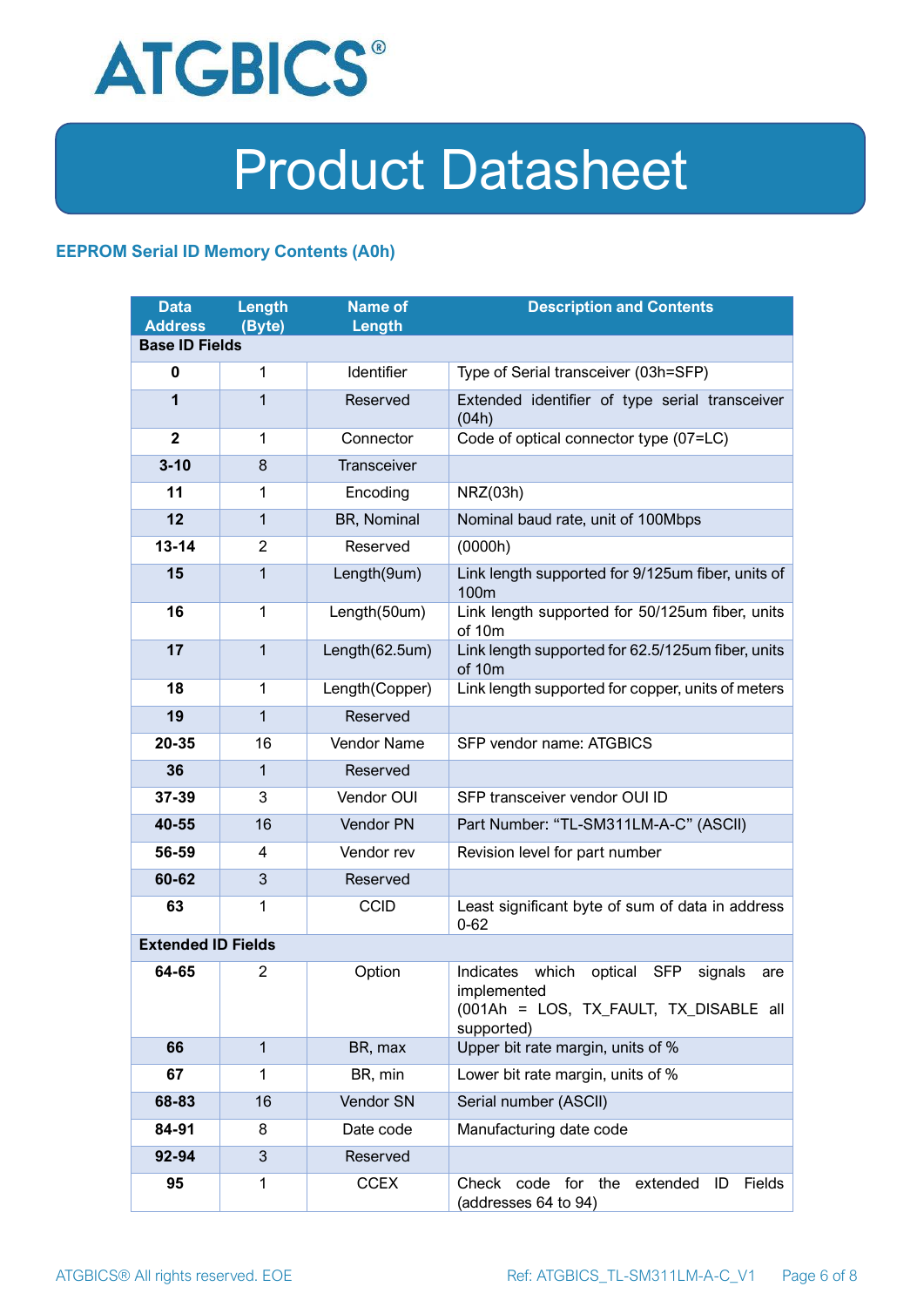

| <b>Vendor Specific ID Fields</b> |     |          |                                 |
|----------------------------------|-----|----------|---------------------------------|
| 96-127                           | 32  | Readable | Vendor specific date, read only |
| 128-255                          | 128 | Reserved | Reserved for SFF-8079           |

#### **Regulatory Compliance**

The GLX-SX-MMD-C complies with international Electromagnetic Compatibility (EMC) and international safety requirements and standards (see details in Table following).

| Electrostatic Discharge<br>(ESD) to the Electrical Pins                                      | MIL-STD-883E<br>Method 3015.7                                                   | Class 1(>1000 V)                          |
|----------------------------------------------------------------------------------------------|---------------------------------------------------------------------------------|-------------------------------------------|
| Electrostatic<br><b>Discharge</b><br>(ESD)<br>LC<br>the<br><b>Duplex</b><br>to<br>Receptacle | IEC 61000-4-2<br><b>GR-1089-CORE</b>                                            | Compatible with standards                 |
| Electromagnetic<br>Interference (EMI)                                                        | FCC Part 15 Class B<br>EN55022 Class B (CISPR 22B)<br><b>VCCI Class B</b>       | Compatible with standards                 |
| Laser Eye Safety                                                                             | 1040.10<br>21CFR<br>and<br><b>FDA</b><br>1040.11<br>EN60950, EN (IEC) 60825-1,2 | Compatible with Class 1 laser<br>product. |

#### **Recommended Circuit**



**SFP Host Recommended Circuit**